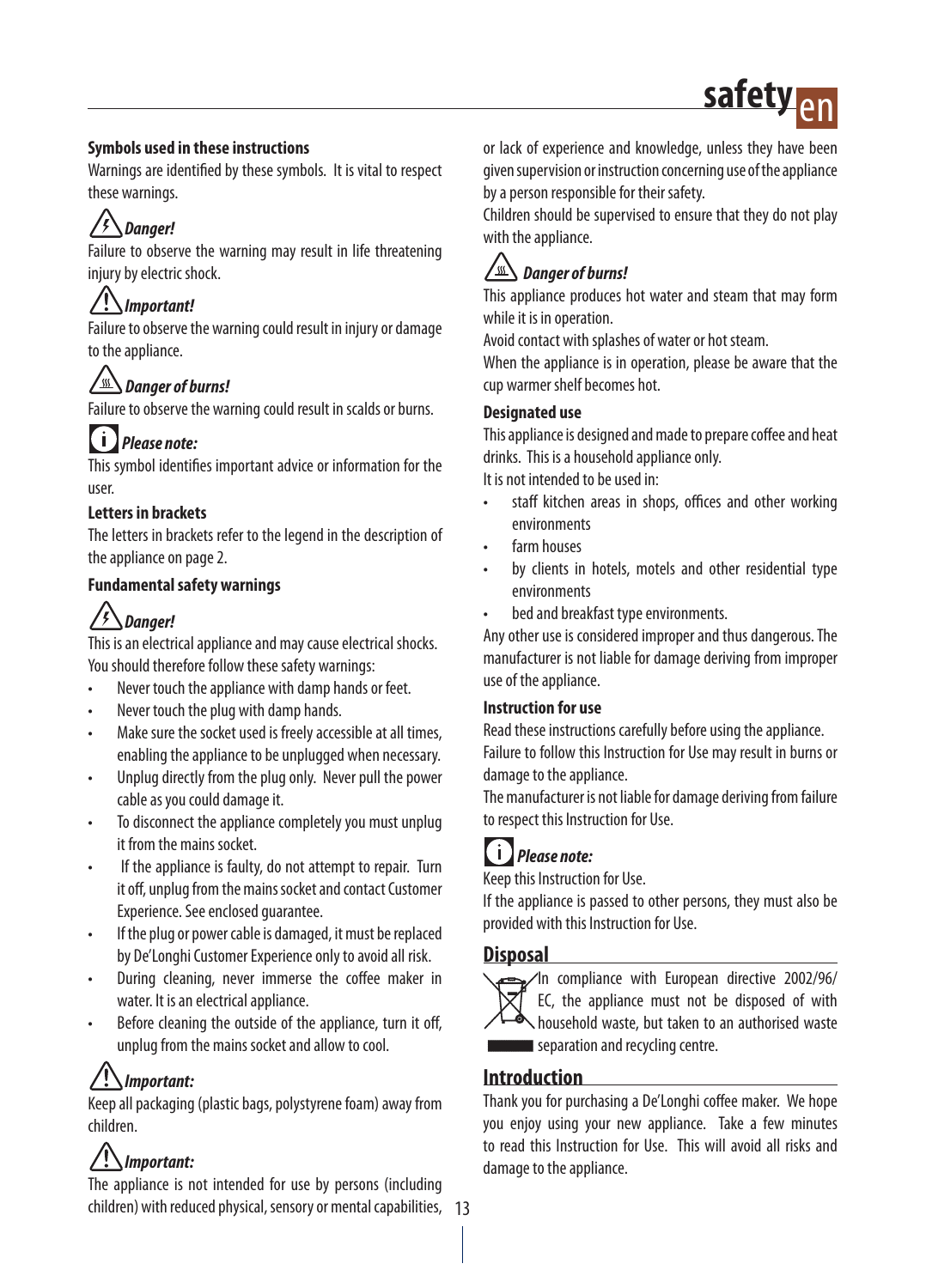

#### **Description**

The terminology below will be used repeatedly on the following pages.

#### **Description of the appliance**

(see page 2)

- A1. Steam dial
- A2. ON/OFF button (1)
- A3. ON light
- A4. Coffee or hot water button
- A5. Temperature OK for coffee/hot water light
- A6. Steam button
- A7. Temperature OK for steam light
- A8. Boiler outlet
- A9. Cup tray
- A10. Drip tray
- A11. Cappuccino maker
- A12. Steam or hot water spout
- A13. Power cable
- A14. Cup shelf
- A15. Water tank

#### **Description of the accessories**

(see page 2)

- B1. 1 cup filter ( $\blacksquare$
- B2. 2 cups filter  $\begin{pmatrix} 0 \\ 0 \end{pmatrix}$
- B3. Pod filter (
- B4. Filter holder
- B5. Coffee measure/tamper

#### **Installing the appliance**

When you install the appliance, you should respect the following safety warnings:

- Water penetrating the appliance could cause damage. Do not place the appliance near taps or sinks.
- The appliance could be damaged if the water it contains freezes.
- Do not install the appliance in a room where the temperature could drop below freezing point.
- Arrange the power cable in such a way that it cannot be damaged by sharp edges or contact with hot surfaces (e.g. electric hot plates).

#### **Connecting the appliance**

## *Danger!*

Check that the mains power supply voltage corresponds to that indicated on the rating plate on the bottom of the appliance.

Connect the appliance to an efficiently earthed and correctly installed socket with a minimum current rating of 10 A.

- If the power socket does not match the plug on the appliance, have the socket replaced with a suitable type by a qualified electrician.
- The power cable on this appliance must not be replaced by the user as this operation requires the use of special tools. If the cable is damaged or requires replacing, contact the De'Longhi's Customer Experience only to avoid all risks.

#### **Filling the water tank**

- 1. Open the water tank lid (fig. 1), then take out the tank by pulling upwards (fig. 2).
- 2. Fill the tank with fresh clean water, taking care not to exceed the MAX level (fig. 3). Replace the tank, pressing lightly downwards (to open the valve located on the bottom of the tank).
- 3. Alternatively, the tank can also be filled without removing it, pouring the water directly from a jug.

### *Important:*

Never use the appliance without water in the tank and always remember to top up when the level drops to a couple of centimetres from the bottom.

## *Please note:*

It is normal for there to be water in the space under the tank. This should therefore be dried regularly with a clean sponge.

#### **Auto-off**

To save energy, an auto-off function turns the coffee maker off (light A3 goes off) when not used for a long period.

To turn the appliance on again, press the ON/OFF button (fig. 4).

#### **How to make coffee**

#### **Setting up the appliance**

The first time you use the appliance, rinse the internal circuits by proceeding as though you were making coffee (without the need for using coffee) until you have used at least two tanks of water. You can then make coffee.

#### **Preheating the coffee unit**

To make espresso coffee at the right temperature, the coffee maker should be preheated as follows:

- 1. Turn the appliance on by pressing the ON/OFF button (the ON light comes on) (fig. 4) and attach the filter holder to the appliance without adding pre-ground coffee (fig. 5).
- 2. Place a cup under the filter holder (fig. 11). Use the cup you will later use to make the coffee in order to preheat it.
- 3. Wait for the OK light to come on (fig. 6), then immediately press the coffee button (fig. 7). Allow the water to flow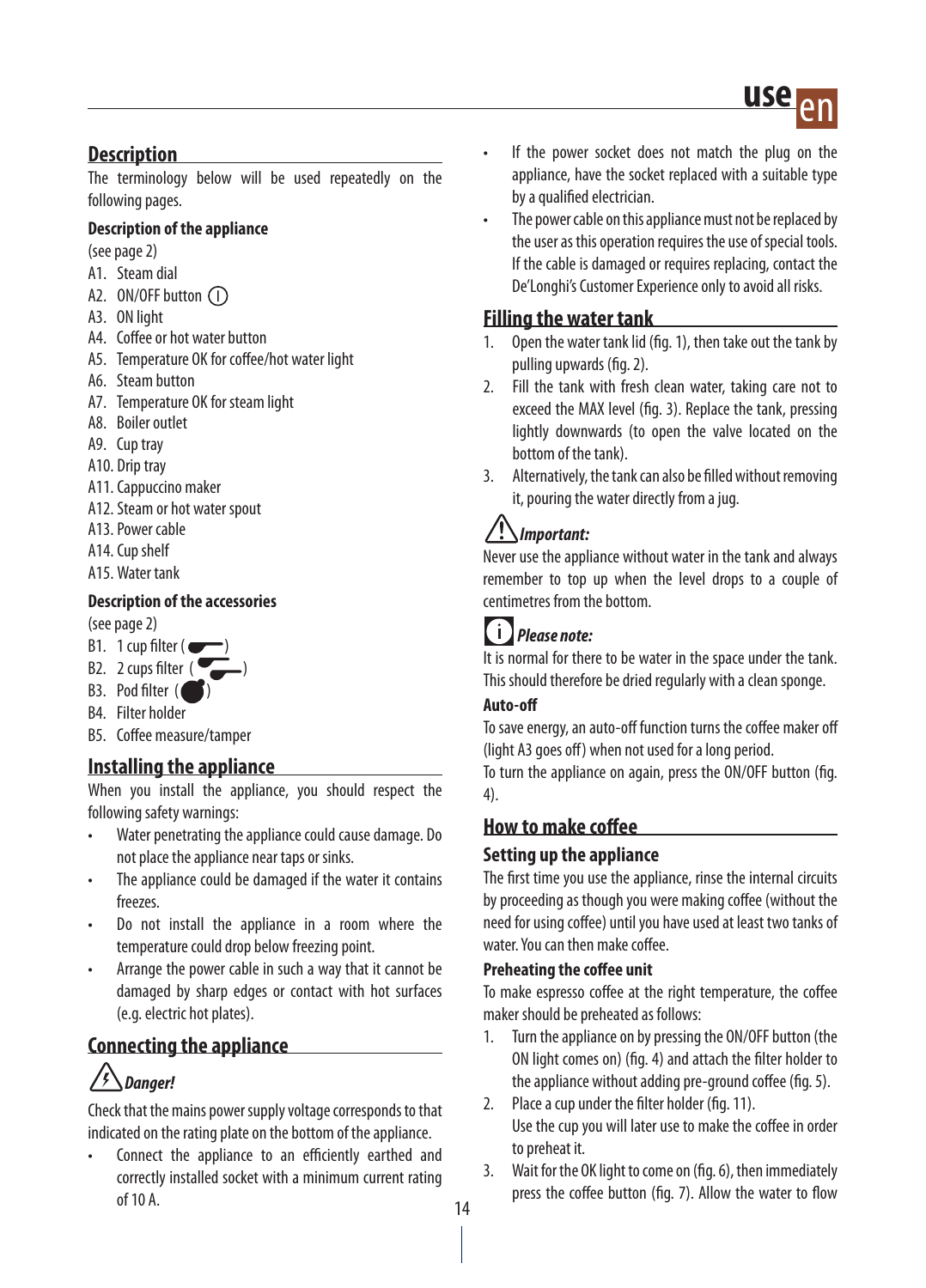out until the OK light goes off, then interrupt delivery by pressing the coffee button (fig. 7) again.

4. Empty the cup. Wait until the OK light comes on again then repeat the same operation. If you hear a loud buzzing noise, please refer to the Troubleshooting section.

(It is normal for a small and harmless puff of steam to be given off when removing the filter holder).

#### **How to prepare espresso coffee using pre-ground coffee**

- 1. After preheating the appliance as described in the previous paragraph, place the pre-ground coffee filter in the filter holder. Use the  $\bullet$  filter (B1) to make one coffee or the  $\sqrt{\frac{1}{\sqrt{2}}}$  filter (B2) to make two coffees.
- 2. To make just one coffee, place one level measure of preground coffee (about 7 g) in the filter (fig. 9). To prepare two coffees, place two loosely filled measures (about 6+6 g) of pre-ground coffee in the filter. Fill the filter a little at a time to prevent the pre-ground coffee from overflowing.

## *Important:*

For correct operation, before filling with pre-ground coffee, make sure there are no coffee residues left in the filter from the last time you made coffee.

3. Distribute the pre-ground coffee evenly and press lightly with the tamper (fig. 10).

Correct pressing of the pre-ground coffee is essential to obtain a good espresso. If pressing is excessive, coffee delivery will be slow and the crema will be dark. If pressing is too light, coffee delivery will be too rapid and the crema will be thin and light coloured.

- 4. Remove any excess coffee from the rim of the filter holder and attach to the appliance. Rotate the handle firmly towards the right (fig. 5) to avoid water leaking out.
- 5. Place the cup or cups under the filter holder spouts (fig. 11). You are recommended to heat the cups before making the coffee by rinsing them with a little hot water or placing them to warm on the cup shelf on top of the appliance for at least 15-20 minutes (fig. 12).
- 6. Make sure the OK light (fig. 6) is on (if off, wait until it comes on), then press the coffee button (fig. 7). Once the required amount of coffee has been delivered, interrupt delivery by pressing the same button (fig. 7). (You should not deliver coffee for more than 45 seconds).
- 7. To remove the filter holder, rotate the handle from right to left.



To avoid splashes, never remove the filter holder while the appliance is delivering coffee.

- 8. To dispose of the used coffee, block the filter in place, then empty the coffee by turning the filter holder upside down and tapping (fig. 13).
- 9. To turn the coffee maker off, press the ON/OFF button (fig. 4).

#### **How to prepare espresso coffee using pods**

1. Preheat the appliance as described in the section "Preheating the coffee unit", making sure the filter holder is attached. This results in a hotter coffee.

## *Please note:*

use pods conforming to the ESE standard, indicated on the pack by the following symbol:

The ESE standard is a system accepted by leading pod producers and enables espresso coffee to be prepared simply and cleanly.

- 2. Place the pod coffee filter  $(B3 \quad \bullet)$  in the filter holder (fig. 14).
- 3. Insert a pod, centring it as far as possible on the filter. Always follow the instructions on the pod pack to position the pod on the filter correctly.
- 4. Attach the filter holder to the appliance. Always rotate as far as it will go (fig. 5).
- 5. Proceed as in points 5, 6 and 7 in the previous section.

#### **How to make cappuccino coffee**

Prepare the espresso coffees as described in the previous paragraphs, using sufficiently large cups.



- 2. Press the steam button (fig. 15).
- 3. In the meantime, fill a carafe with about 100 g of milk for each cappuccino to be prepared. The milk must be at refrigerator temperature (not hot!). In choosing the size of the carafe, bear in mind that the milk doubles or triples in volume.

### *Please note:*

You are recommended to use semi-skimmed milk at refrigerator temperature.

- 4. Place the carafe containing the milk under the cappuccino maker.
- 5. Wait until the steam OK light comes on (fig. 16). This indicates that the boiler has reached the ideal temperature for steam production.
- 6. Open the steam dial for a few seconds to eliminate all water from the circuit. Close the dial.
- 7. Dip the cappuccino maker in the milk by a few millimetres
- 15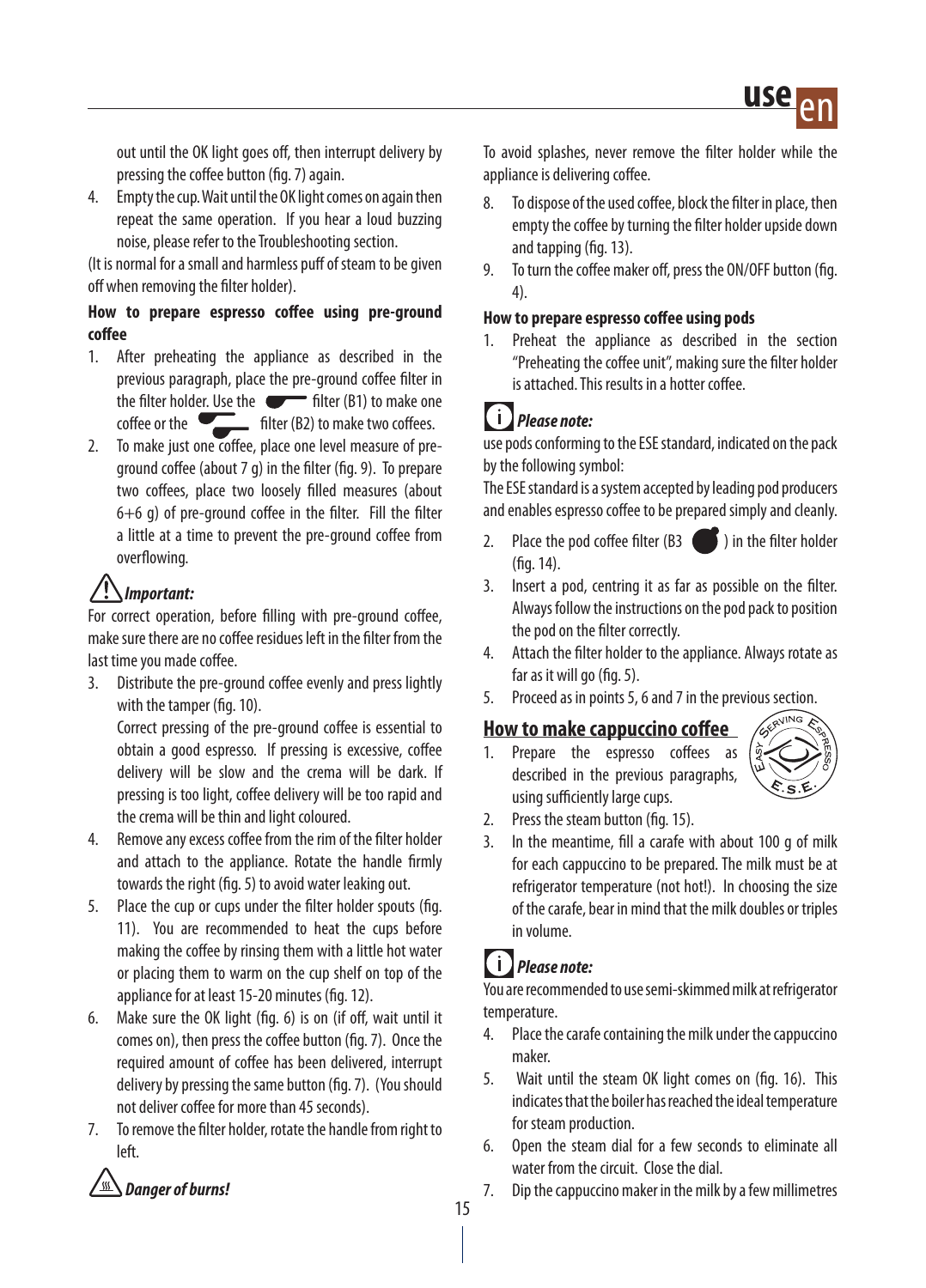(fig. 17), taking care not to immerse it beyond the limit indicated by the arrow in fig. 17. Turn the dial anticlockwise (fig. 18) for at least half a turn. Steam is discharged from the cappuccino maker, giving the milk a creamy frothy appearance. To obtain a creamier froth, immerse the cappuccino maker in the milk and rotate the container with slow upward movements.

- 8. When the milk has doubled in volume, immerse the cappuccino maker deeply and continue heating the milk. When the required temperature (the ideal is 60°C) and froth density is reached, interrupt steam delivery by turning the steam dial clockwise and pressing the steam button again. To turn the appliance off, press the ON/OFF button (fig. 4). (The corresponding ON light on the control panel goes off).
- 9. Pour the frothed milk into the cups containing the espresso coffee prepared previously.

The cappuccino is ready. Sweeten to taste and if desired, sprinkle the froth with a little cocoa powder.

## *Please note:*

to prepare more than one cappuccino, first make all the coffees then at the end prepare the frothed milk for all the cappuccinos.

• to make coffee again after the milk has been frothed, cool the boiler first or the coffee will be burnt.

To cool the boiler follow the instructions for "Hot water". You can then make coffee.

• You are recommended to deliver steam for a maximum of 60 seconds and never to froth milk more than three times consecutively.

## *Important:*

For hygiene reasons, the cappuccino maker should always be cleaned after use.

Proceed as follows:

1. Deliver a little steam for a few seconds (points 2, 5 and 6 of the previous section) by turning the steam dial (fig. 18). This causes the cappuccino maker to purge any milk left in its circuits. Press the ON/OFF button to turn the appliance off.

#### 2. **Caution! Cappuccino maker may be hot.**

With one hand, hold the cappuccino maker tube firmly and with the other, release the cappuccino maker by turning it clockwise, then pull it off downwards (fig. 19).

- 3. Remove the steam connection nozzle from the spout by pulling it downwards (fig. 19).
- 4. Wash the cappuccino maker and steam connection nozzle thoroughly with warm water (fig. 20).
- 5. Check the hole shown by the arrow in fig. 21 is not blocked. If necessary, clean with a pin.
- 6. Put the steam connection nozzle back, pressing forcefully upwards to insert it onto the steam tube.
- 7. Replace the cappuccino maker by pushing upwards and turning anticlockwise.

#### **Hot water**

- 1. Turn the appliance on by pressing the ON/OFF button (fig. 4). Wait until the OK light comes on (fig. 6).
- 2. Place a container under the cappuccino maker.
- 3. Press the delivery button (fig. 7) and at the same time turn the steam dial anticlockwise (fig. 18). Water comes out of the cappuccino maker.
- 4. To interrupt delivery of hot water, turn the steam dial clockwise and press the delivery button again (fig. 7). You should not deliver steam for more than 60 seconds.

#### **Cleaning**

## *Danger!*

Before cleaning the outside of the appliance, turn it off, unplug from the mains socket and allow to cool.

#### **Cleaning the drip tray**

## *Important!*

The drip tray is fitted with a level indicator (red) showing the level of water it contains (fig. 22).

Before the indicator protrudes from the cup tray, the drip tray must be emptied and cleaned, otherwise the water may overflow the edge and damage the appliance, the surface it rests on or the surrounding area.

- 1. Remove the drip tray (fig. 22).
- 2. Remove the cup tray, empty the water and clean the drip tray with a cloth, then reassemble the drip tray.
- 3. Put the drip tray back in place.

#### **Cleaning the coffee filters**

Clean the coffee filters regularly by rinsing under running water. Make sure the holes are not blocked. If necessary, clean with a pin (fig. 23).

#### **Cleaning the boiler outlet**

About every 300 coffees, the boiler outlet must be cleaned as follows:

- Make sure the appliance is not hot and that it is unplugged from the mains;
- Using a screwdriver, unscrew the screw fixing the espresso boiler outlet (fig. 24);
- Clean the boiler with a damp cloth (fig. 25);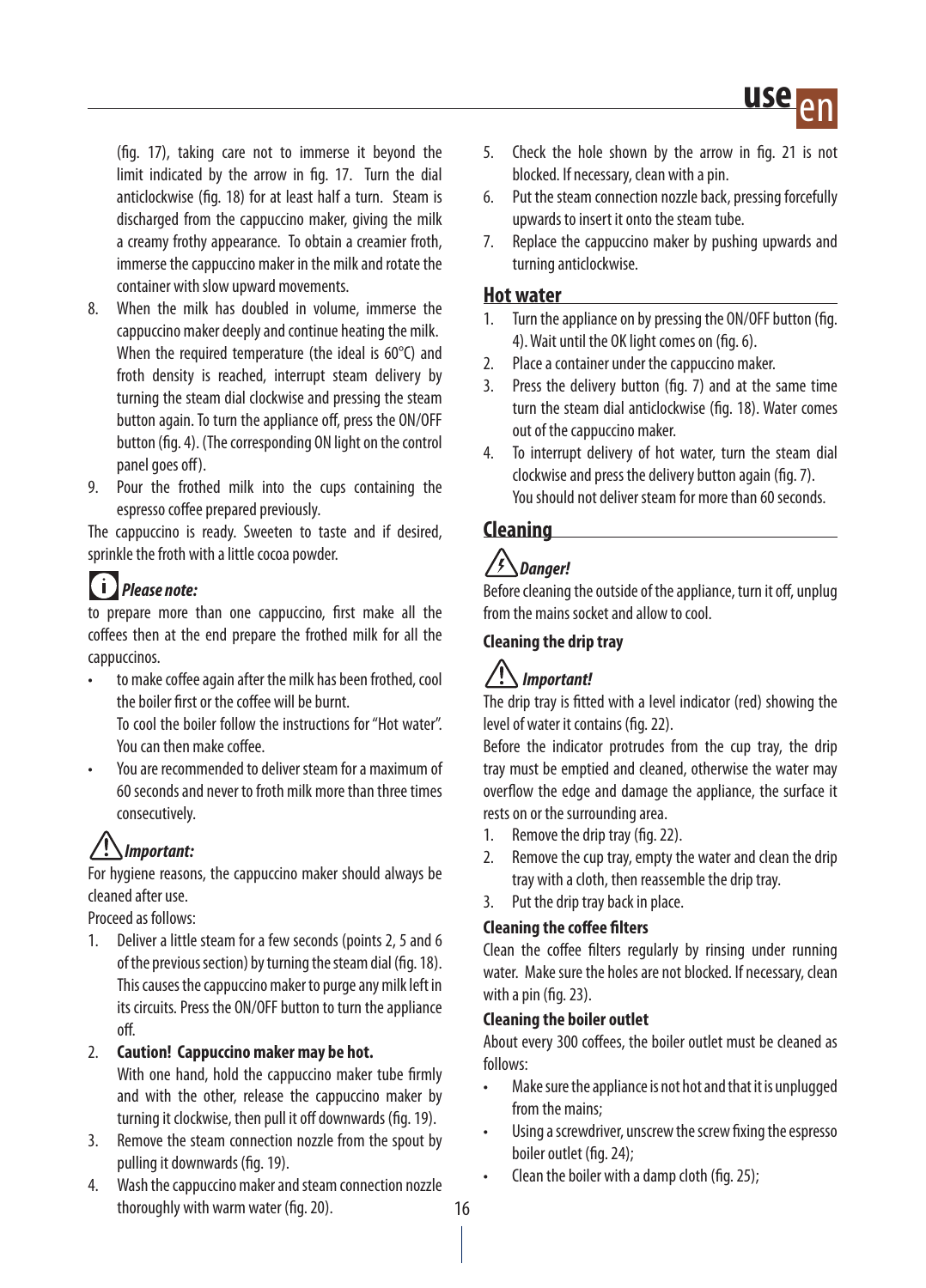

Clean the outlet thoroughly in hot water using a brush. Make sure the holes are not blocked. If necessary, clean with a pin.

- Rinse under running water, rubbing all the time.
- Replace the boiler outlet, making sure the gasket is correctly positioned.

Failure to clean as described above invalidates the guarantee.

#### **Other cleaning operations**

- 1. Do not use solvents or abrasive detergents to clean the coffee maker. Use a soft damp cloth only.
- 2. Clean the filter holder cup, filters, drip tray and water tank regularly.

#### **Cleaning the water tank**

Clean the water tank (A15) regularly (about once a month) with a damp cloth and a little mild washing up liquid.

## *Danger!*

During cleaning, never immerse the coffee maker in water. It is an electrical appliance.

#### **Descaling**

You are recommended to descale the coffee maker about every 200 coffees. You should use commercially available De'Longhi descaler.

### *Important!*

- Descaler contains acids which may irritate the skin and eyes. It is vital to respect the manufacturer's safety warnings given on the descaler pack and the warnings relating to the procedure to follow in the event of contact with the skin and eyes.
- You should use De'Longhi descaler only. Using unsuitable descaler and/or performing descaling incorrectly may result in faults not covered by the manufacturer's guarantee.

Proceed as follows:

- 1. Fill the tank with the descaler solution obtained by diluting the descaler with water following the instructions on the pack.
- 2. Press the ON/OFF button and wait for the OK light to come on.
- 3. Make sure the filter holder is not attached and position a container under the boiler outlet.
- 4. Press the coffee button and deliver about 1/4 of the solution in the tank, turning the steam dial at intervals to allow a little solution to flow out. Then stop the flow by pressing the button again and leave the solution to act for about five minutes.
- 5. Repeat point 4 a further three times until the tank is completely empty.
- 6. To eliminate residues of solution and limescale, rinse the tank well, fill with clean water (without descaler) and put back in place.
- 7. Press the coffee button (fig. 6) and deliver water until the tank is completely empty.
- 8. Repeat operations 6 and 7 again.

Repair of damage to the coffee maker caused by scale is not covered by the guarantee unless descaling is performed regularly as described above.

#### **Technical data**

| Dimensions WxHxD 255x305x300 (382) mm |  |
|---------------------------------------|--|
|                                       |  |

- The appliance complies with the following EU directives:
- Low Voltage Directive 2006/95/EC and subsequent amendments;
- EMC Directive 2004/108/EC and subsequent amendments;
- European Stand-by Regulation1275/2008
- Materials and accessories coming into contact with food conform to EEC regulation 1935/2004.



None of the components or accessories is dishwasher safe.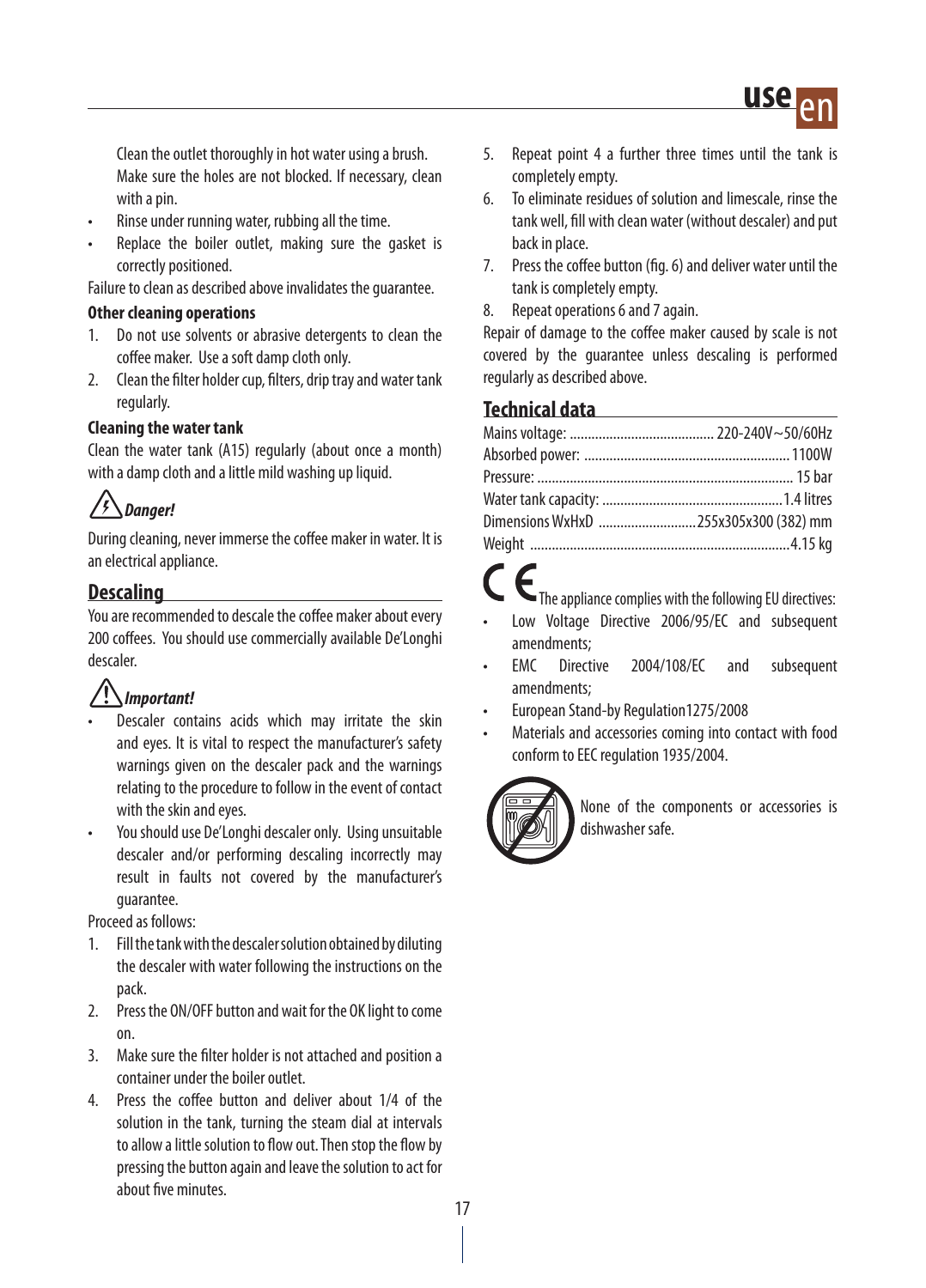## <u>troubleshooting <sub>en</sub></u>

| <b>Problem</b>                                                                               | <b>Possible causes</b>                                                      | <b>Solution</b>                                                                                    |
|----------------------------------------------------------------------------------------------|-----------------------------------------------------------------------------|----------------------------------------------------------------------------------------------------|
| No espresso coffee is de-<br>livered                                                         | No water in the tank                                                        | Fill the tank with water                                                                           |
|                                                                                              | The holes in the filter holder are blocked                                  | Clean the filter holder spout holes                                                                |
|                                                                                              | The espresso boiler outlet is blocked                                       | Clean as described in the chapter "Cleaning the<br>boiler outlet"                                  |
|                                                                                              | Limescale in the water circuit                                              | Descale as described in the section "Descaling"                                                    |
| The espresso coffee drips<br>from the edges of the<br>filter holder rather than<br>the holes | The filter holder is inserted incorrectly                                   | Attach the filter holder correctly and rotate firmly<br>as far as it will go                       |
|                                                                                              | The espresso boiler gasket has lost elasticity                              | Have the espresso boiler gasket replaced by<br><b>Customer Services</b>                            |
|                                                                                              | The holes in the filter holder spouts are blocked                           | Clean the filter holder spout holes                                                                |
|                                                                                              | Too much coffee in the filter                                               | Avoid over-exceeding the recommended dosage<br>of coffee in the filter.                            |
| The espresso coffee is<br>cold                                                               | The coffee OK light was not on when the coffee<br>button was pressed        | Wait until the OK light comes on                                                                   |
|                                                                                              | No preheating was done                                                      | Preheat the cups and filter holder with                                                            |
|                                                                                              | The cups were not preheated                                                 | Preheat the cups with hot water                                                                    |
|                                                                                              | Limescale in the water circuit                                              | Descale as described in the section "Descaling"                                                    |
| The pump is excessively<br>noisy                                                             | The water tank is empty                                                     | Fill the tank                                                                                      |
|                                                                                              | The tank is incorrectly inserted and the valve<br>on the bottom is not open | Press the tank down lightly to open the valve on<br>the bottom                                     |
|                                                                                              | There are air bubbles in the tank connector                                 | Follow the instructions given in the "Hot water"<br>section until water is delivered               |
| The coffee crema is too<br>light (delivered from the<br>spout too fast)                      | The pre-ground coffee is not pressed down<br>firmly enough                  | Press the pre-ground coffee down more firmly<br>(fiq. 10)                                          |
|                                                                                              | There is not enough pre-ground coffee                                       | Increase the quantity of pre-ground coffee                                                         |
|                                                                                              | The pre-ground coffee is too coarse                                         | Use pre-ground coffee for espresso coffee makers<br>only                                           |
|                                                                                              | The wrong type of pre-ground coffee is being<br>used                        | Change the type of pre-ground coffee                                                               |
|                                                                                              | The wrong filter is being used when using ESE<br>pods                       | Only use the ESE filter (                                                                          |
| No milk froth is formed<br>when making cappuccino                                            | Milk not cold enough                                                        | Always use semi-skimmed milk at refrigerator<br>temperature.                                       |
|                                                                                              | Cappuccino maker is dirty                                                   | Thoroughly clean the holes in the cappuccino<br>maker, in particular those indicated in figure 21. |
|                                                                                              | Limescale in the water circuit                                              | Descale as described in the section "Descaling"                                                    |